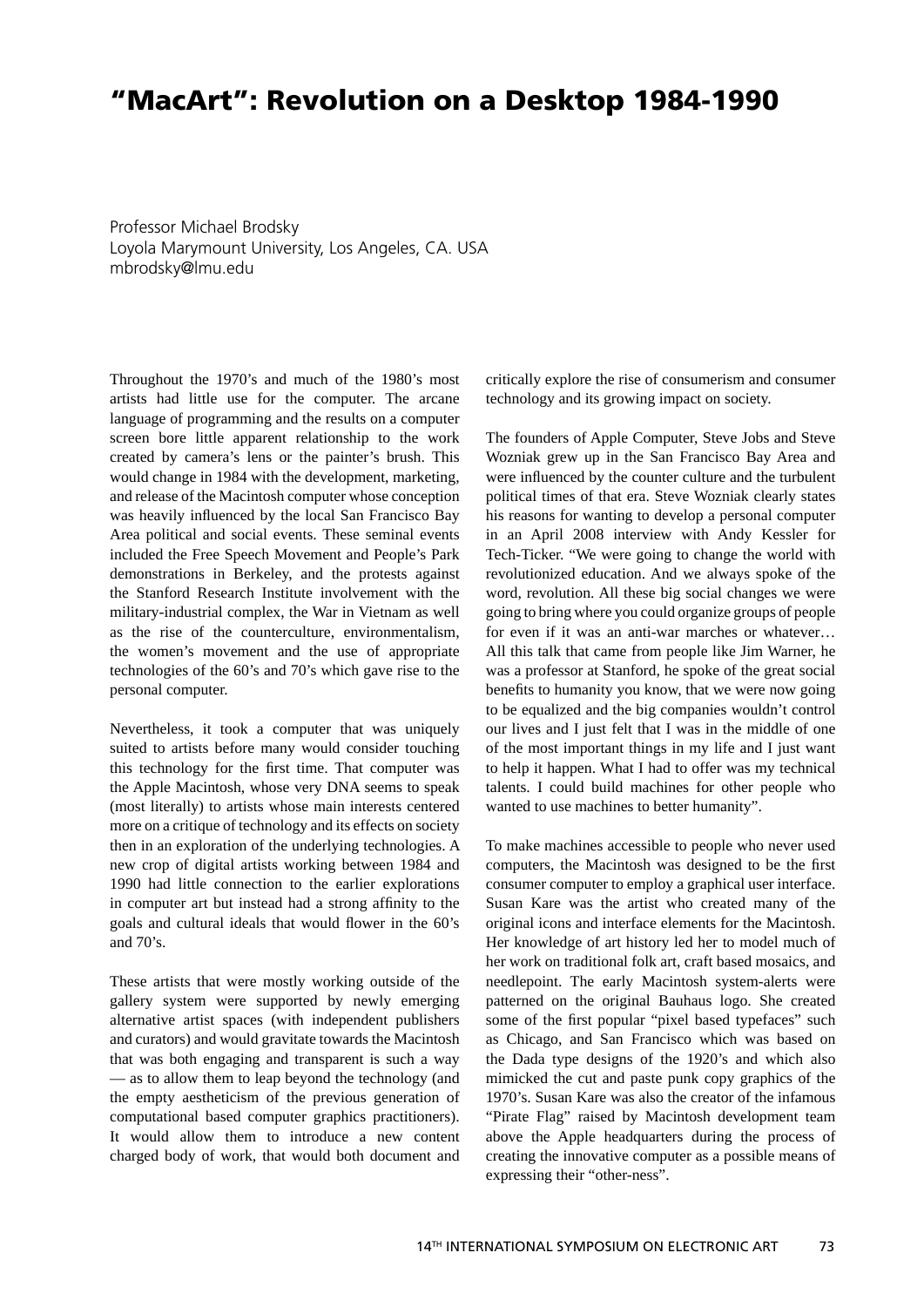

Susan Kare, Apple Pirate Flag, 1983

The Macintosh was notable in that it included an easy to use programming environment, called HyperCard that could be used to create interactive applications, databases and games. It allowed non-programmers to easily realize a myriad of creative works. HyperCard was the creation of Bill Atkinson who also created MacPaint. Bill Atkinson was a programmer and an accomplished photographer who was influenced by Jeff Raskin and by ideas from the Architecture Machine group at MIT (a predecessor to the later MIT Media Lab) as demonstrated in a program called "DataLand" that allowed users to manipulate graphical objects in spatial arrangements. Bill Atkinson recognized the easy to use power and importance of HyperCard's ability to allow for creative control of what was often seen as a difficult to machine to mater. He called this program a "software erector set" At his insistence, HyperCard was to be included for free with the Macintosh. HyperCard was an immediate success as it allowed people to access the world of interactive programming by using the metaphor of a stack of recipe cards. HyperCard was one of the first popular implementations of hypertext and hypermedia and many of it's legacies include the creation of HTTP and JavaScript, countless "choose your own adventure games," interactive books, educational teaching aids, and multimedia CDROMS.

Lynn Hirshman Leeson a filmmaker, photographer, and performance artist was one of the first artists to make use of Apple's HyperCard. In her piece "Deep Contact" (1984-89) with programming assistance from Sara Roberts, she created an interactive touch sensing video laserdisc about the relationship of intimacy to technology. It was the first touch screen interactive sexual fantasy videodisc as well as incorporating a surveillance camera's live captured images that could appear superimposed on the screen. Lynn Hirshman Leeson's work "Deep Contact" blurred the line between the viewer and participant, expressed the empowerment of feminist sexuality, and exploded the traditional narrative formally controlled by a work's individual author.

Michael Tidmus an artist, graphic designer, and activist found out that he had AIDS in 1986 at a time when few people had access to reliable and unbiased information about the cause, transmission, prevention, and maintenance of the disease. The following year in 1987 (as soon as HyperCard was publicly available) he published the "AIDS Stack" using HyperCard to organize all of the currently known information about AIDS at that time. Since this work existed in digital form, he distributed it freely and widely, posting it on independent Bulletin Board Services, the WELL, Public Domain Archives, Usenet, and BITNET LISTSERV lists.

HyperCard would later be used to create many of the CD-ROM titles published by Voyager Company such as Laurie Anderson's Puppet Motel and the Resident's Freak Show. The original version of the popular interactive computer game, Myst was produced using HyperCard. Ward Cunningham, inventor of the WIKI built his first WIKI version on HyperCard. HyperCard was the first introduction to hypermedia for many people, which in a few years would be come commonplace with the advent of the World Wide Web. Chris Crawford would program a "simulation game" "Balance of Power" in 1985 on the Mac, where you are rewarded for conflict resolution